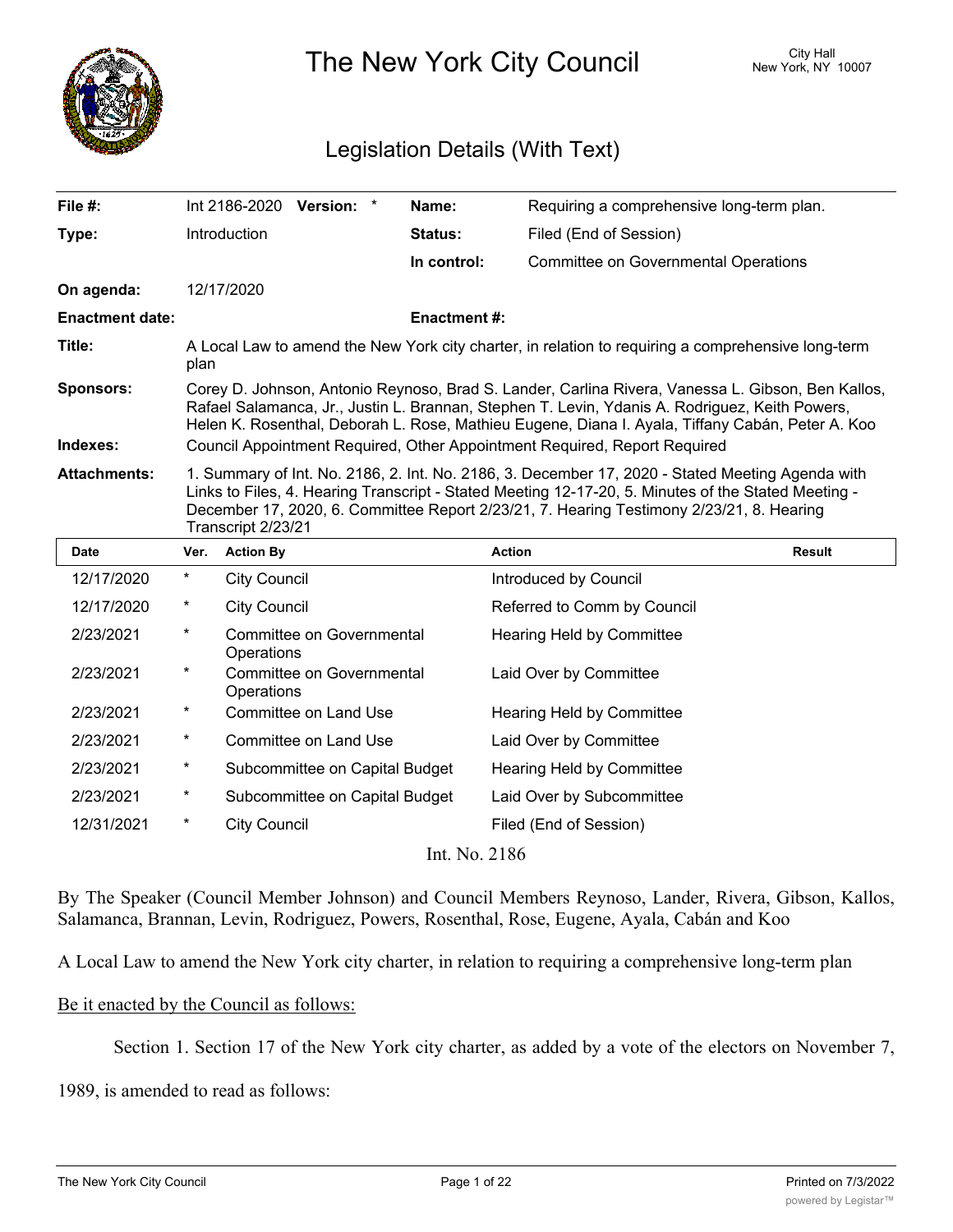§ 17 [Strategic Policy Statement] Citywide Goals Statement. a. On or before [the fifteenth day of November of nineteen hundred ninety] April 15, 2023, and every [four] five years thereafter, the [mayor] director of the office of long-term planning shall submit a preliminary citywide goal statement for the city to the borough presidents, council and community boards. Prior to the release of the preliminary statement, the director shall convene at least one public meeting in each borough to solicit proposed goals in response to the long-term issues identified in the conditions of the city report.

b. Such preliminary statement shall include: (i) [a summary of the most significant long-term issues faced by the city; (ii)] citywide policy goals related to the long-term issues identified in the conditions of the city report required by subdivision j of section 20 which shall include but not be limited to goals to reduce and eliminate disparities across race, geography, and socioeconomic status in access to opportunity and the distribution of resources and development; (ii)  $[(iii)$  proposed strategies for meeting such goals.] quantitative citywide targets for housing, jobs and associated needed commercial, retail, and industrial space, open space, resiliency infrastructure, city facilities, school seats, public transportation, public utilities, and other infrastructure that the director of the office of long-term planning finds appropriate to include; and policy goals pertaining to the waterfront, with such targets established by the long-term planning steering committee and informed by the conditions of the city report; (iii) criteria and methodology established by the long-term planning steering committee for determining quantitative community district level targets for each community board within each category enumerated in paragraph ii of this subdivision, which shall include but not limited to prioritizing population growth, where applicable, in areas that have high access to opportunity and low risk for displacement, as determined by the conditions of the city report prepared pursuant to section 20; and (iv) a statement of the planning policy of the department of city planning and city planning commission, which shall take into consideration, at a minimum, the information contained in the conditions of the city report. In preparing such citywide goals statement [of strategic policy], the [mayor] director of the office of long-term planning shall consider the strategic policy statements prepared by the borough presidents pursuant to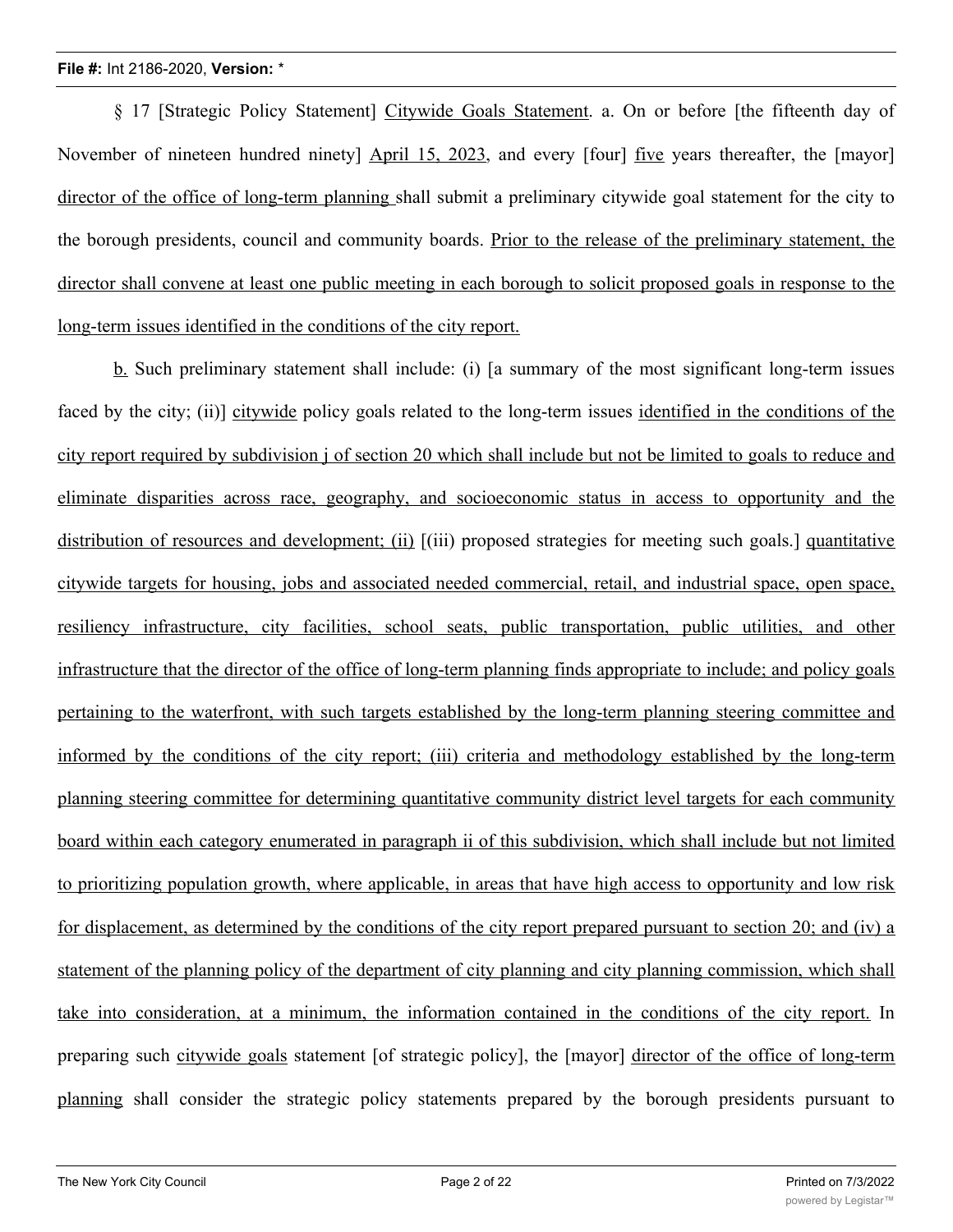subdivision fourteen of section eighty-two.

[b] c. On or before [the first day of February of nineteen hundred ninety-one] July 1, 2023, and every [four] five years thereafter, the [mayor] director of long-term planning shall submit a final citywide goals [strategic policy] statement for the city to the borough presidents, council and community boards. The final statement shall include such changes and revisions as the [mayor] director of the office of long-term planning deems appropriate after reviewing the comments received on the preliminary citywide goals [strategic policy] statement. The director of the office of long-term planning shall hold at least one hearing in each borough for the public to comment on such preliminary citywide goals statement no less than 30 days prior to the release of the final citywide goals statement.

§ 2. Paragraph 1 of subdivision b of section 20 of the New York city charter, as added by local law 17 of 2008, is amended to read as follows:

1. develop and coordinate the implementation of policies, programs and actions to meet the long-term needs of the city, with respect to its infrastructure, environment [and], overall sustainability and equitable distribution of resources and development citywide, including but not limited to the categories of housing, open space, brownfields, transportation, water quality and infrastructure, air quality, energy, [and] climate change; economic development, land use, public health, and arts and culture; the resiliency of critical infrastructure, the built environment, coastal protection and communities; and regarding city agencies, businesses, institutions and the public;

§ 3. Subdivision d of section 20 of the New York city charter is REPEALED.

§ 4. Subdivision e of section 20 of the New York city charter, as added by local law 17 of 2008, is amended to read as follows:

[e] d. Long-term [sustainability] plan. 1. The director shall develop and coordinate the implementation of a comprehensive[,] long-term [sustainability] plan for the city. Such plan shall include, at a minimum: [i. an identification and analysis of long-term planning and sustainability issues associated with, but not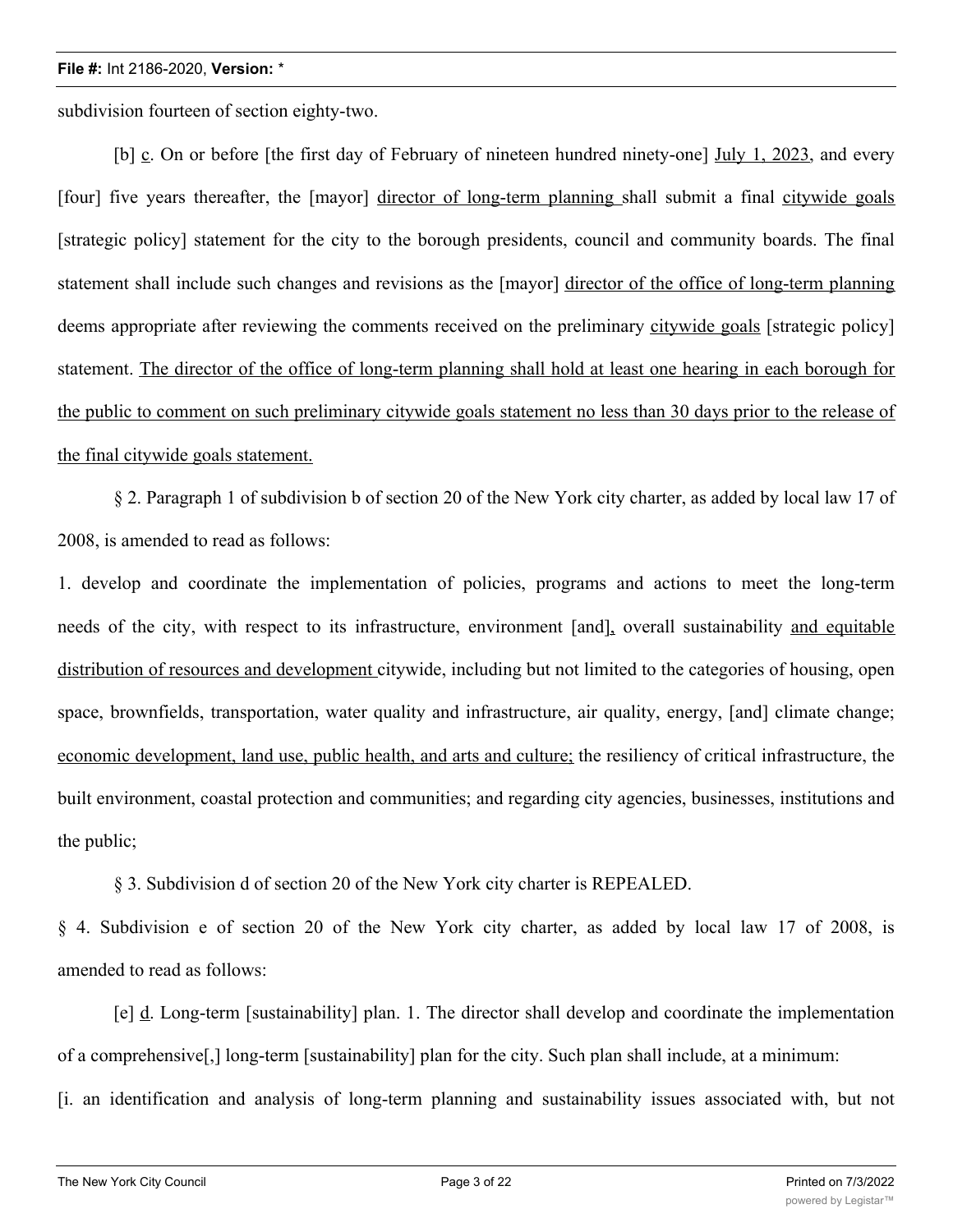limited to, housing, open space, brownfields, transportation, water quality and infrastructure, air quality, energy, and climate change; and

ii. goals associated with each category established pursuant to paragraph one of subdivision b of this section and any additional categories established by the director, and a list of policies, programs and actions that the city will seek to implement or undertake to achieve each goal by no later than April twenty-second, two thousand thirty.]

i. policies and strategies for achieving the goals set forth in the citywide goals statement prepared pursuant to section 17 and for each such policy or strategy identified, capital, and expense budget needs required to implement each such policy or strategy;

ii. an analysis of the portions of the zoning resolution that merit reconsideration in light of the planning policy of the department of city planning and city planning commission and proposals for implementing such planning policy whether by amendment of the zoning resolution, development of plans, or otherwise;

iii. quantitative community district level targets for housing, jobs including associated needed commercial, retail, and industrial space, open space, resiliency infrastructure, city facilities, school seats, public transportation, public utilities, and other infrastructure corresponding to each such district that the director of the office of long-term planning finds appropriate to include;

iv. three potential land use scenarios for accommodating the community district level targets established by clause iii of this paragraph, each of which shall include all applicable proposed future land uses, including but not limited to: residential, commercial, industrial, institutions, open space, transportation, and utilities, with indications for relative height and density. Each of the three potential land use scenarios shall prioritize: (1) areas for population growth, where applicable, that have high access to opportunity and low risk for displacement, as determined by the conditions of the city report prepared pursuant to section 20, and (2) any other priorities identified by the director through the public engagement process pursuant to paragraph 3 of this subdivision; and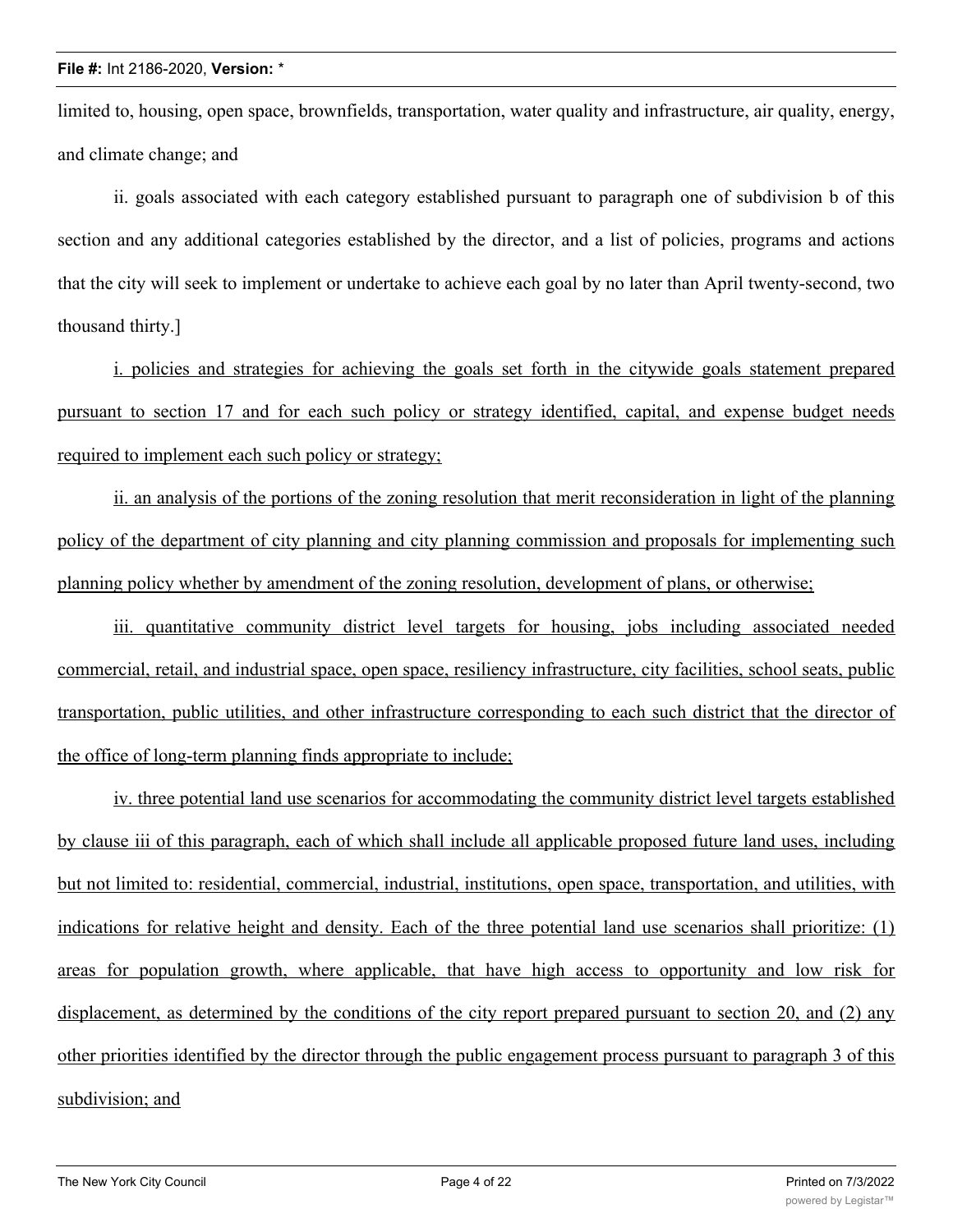v. the capital investment needs of each community district under current conditions, any projects corresponding to the community district found in the most recent capital commitment plan, and any additional capital needs to accommodate the community district level targets.

2. [No later than April twenty-second, two thousand eleven, and no later than every four years thereafter, the director shall develop and submit to the mayor and the speaker of the city council an updated long-term sustainability plan, setting forth goals associated with each category established pursuant to paragraph one of subdivision b of this section and any additional categories established by the director, and a list of policies, programs and actions that the city will seek to implement or undertake to achieve each goal by no later than twenty years from the date each such updated long-term sustainability plan is submitted. No later than two thousand fifteen, and no later than every four years thereafter, the plan shall also include a list of policies, programs and actions that the city will seek to implement or undertake to achieve each goal relating to the resiliency of critical infrastructure, the built environment, coastal protection and communities. Such updated plan shall take into account the population projections required pursuant to subdivision d of this section. An updated] Such plan shall include [, for each four-year period beginning on the date an updated plan is submitted to the mayor and the speaker of the city council,] implementation milestones for each policy, program and action contained in such plan including an identification of the responsible agency and a projected timeline for completion, where applicable, [. An updated plan] and shall report on the status of the milestones contained in the immediately preceding [updated] plan. Where any categories, goals, policies, programs or actions have been revised in, added to or deleted from a [an updated] plan, or where any milestone has been revised in or deleted from a [an updated] plan, the plan shall include the reason for such addition, revision or deletion. [The director shall seek public input regarding an updated plan and its implementation before developing and submitting such plan pursuant to this paragraph. The director shall coordinate the implementation of an updated long-term sustainability plan.]

3. Following the release of the citywide goals statement required by section 17, the director shall hold at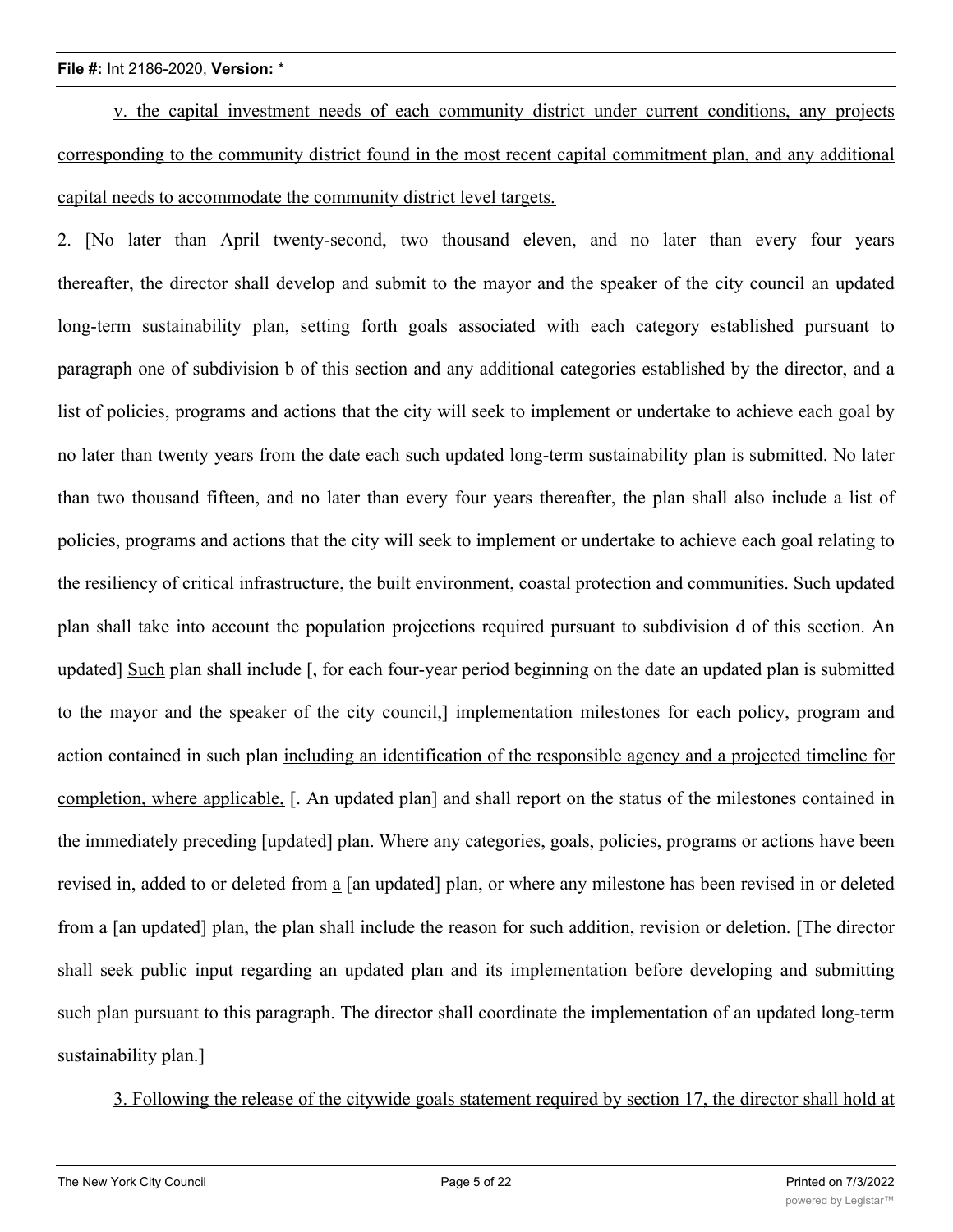least one public meeting within each community district to solicit input on the draft comprehensive long-term plan.

4. No later than April 15, 2024, and no later than every tenth April 15 thereafter, the director shall submit to the council, borough presidents, and community boards a draft comprehensive long-term plan.

5. No later than 150 days after the submission of the draft comprehensive long-term plan, the long-term planning steering committee, applicable borough presidents, and applicable community boards shall each submit to the speaker of the city council a recommended preferred land use scenario for each applicable community district and may adopt suggested amendments to the corresponding community district level targets.

6. No later than February 15, 2025 and no later than every tenth February 15 thereafter, the council shall, after a hearing on the draft comprehensive long-term plan, adopt a single resolution establishing one preferred land use scenario for each community district. If the council fails to adopt a preferred land use scenario for each community district by such date, the director shall select preferred land use scenarios, which shall be accompanied by a written narrative describing the director's selection process.

7. Not later than June 5, 2025, and every tenth June 5 thereafter, the director shall submit to the speaker of the city council, borough presidents, and community boards, a final comprehensive long-term plan prepared in accordance with the provisions of this section. The final comprehensive long-term plan shall include the preferred land use scenario and community district level targets adopted by the council for each community district. If the council failed to adopt a preferred land use scenario, the final comprehensive long-term plan shall include the preferred land use scenario selected by the director for each community district. The director shall consider all public feedback in producing the final plan.

8. The plan required by this subdivision, and any amendment thereto, shall be subject to the provisions of the city environmental quality review procedure and shall be designed to also serve as, or be accompanied by, a generic environmental impact statement developed pursuant to the state environmental quality review act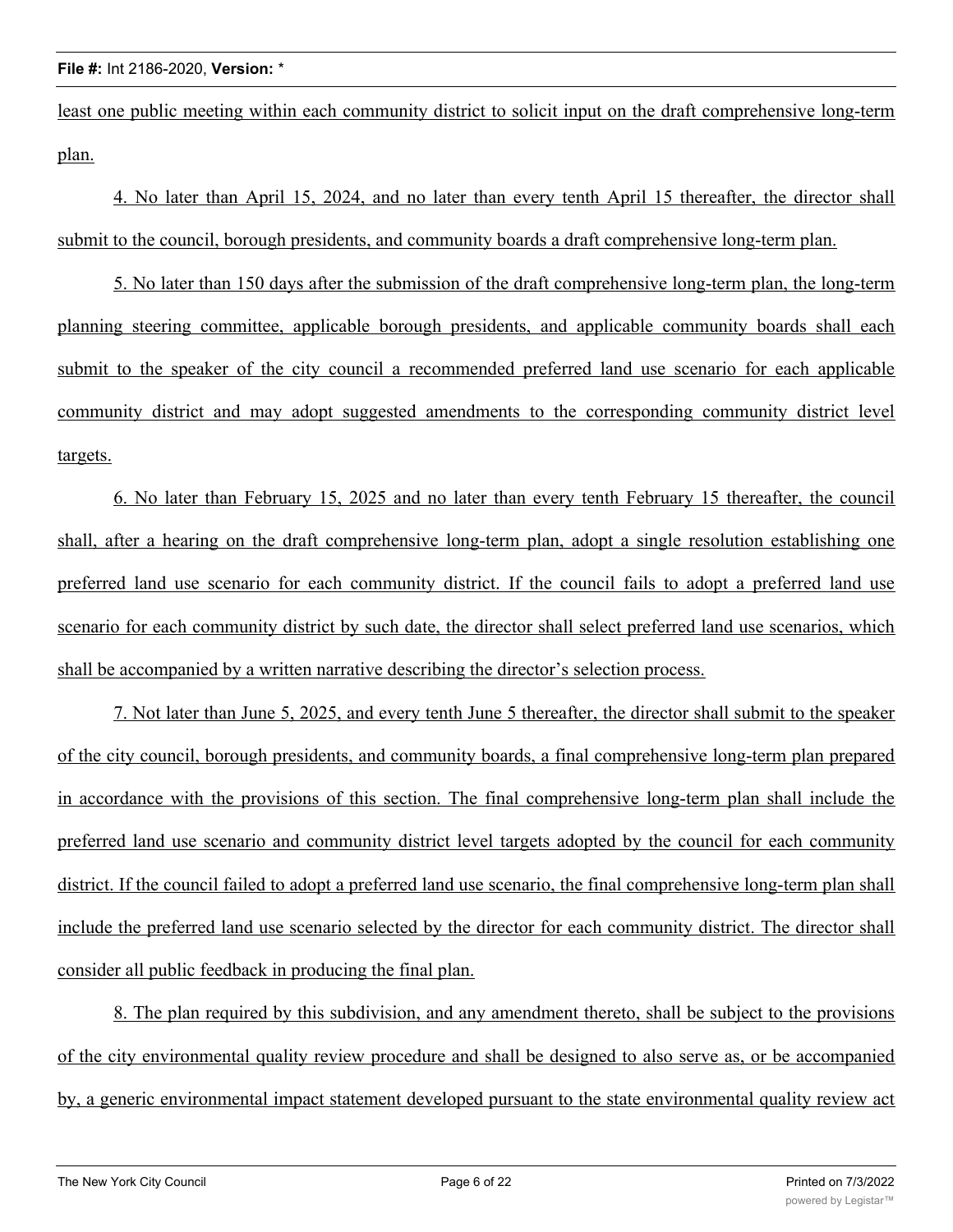statute and regulations. No further compliance with such law shall be required for subsequent site specific actions that are in conformance with the conditions and thresholds established for such actions in the generic environmental impact statement and its findings.

9. If the citywide goals statement pursuant to subdivision d of section 17 adds, eliminates, or substantially changes the community district level targets pursuant to subdivision a of section 17 by increasing or decreasing the targets by more than ten percent, the director shall produce an amendment to the comprehensive long-term plan no later than June 4 in the fifth year following the release of the draft comprehensive long-term plan pursuant to this section. The director shall convene at least one public meeting in each borough on the updated comprehensive long-term plan and provide opportunities for the public to comment. Following the public meetings, any proposed updated preferred land use scenario shall be subject to council review and adoption pursuant to the procedures of paragraph 3 of this subdivision.

§ 5. Subdivision f of section 20 of the New York city charter, as added by local law 17 of 2008, is amended to read as follows:

[f] e. Review and reporting. 1. No later than December 31, 2022, [April twenty-second, two thousand nine,] and no later than every December 31 [April twenty-second] thereafter, the director shall prepare and submit to the mayor, [and] the speaker of the city council, and the long-term planning steering committee a report on the city's long-term planning and sustainability efforts. In those years when an updated long-term [sustainability] plan is submitted pursuant to paragraph two of subdivision [e] d of this section, such report may be incorporated into the updated long-term [sustainability] plan. The report shall include, at a minimum:

i. the city's progress made to implement or undertake policies, programs and actions, including the community district level targets, included in the [sustainability] comprehensive long-term plan [or updated sustainability plan required by subdivision e of this section] and the ten-year capital strategy prepared pursuant to section 215, since the submission of the most recent plan [or updated plan] or report required by this paragraph, which shall include all city-initiated land use actions studied, scoped, or filed since the prior report;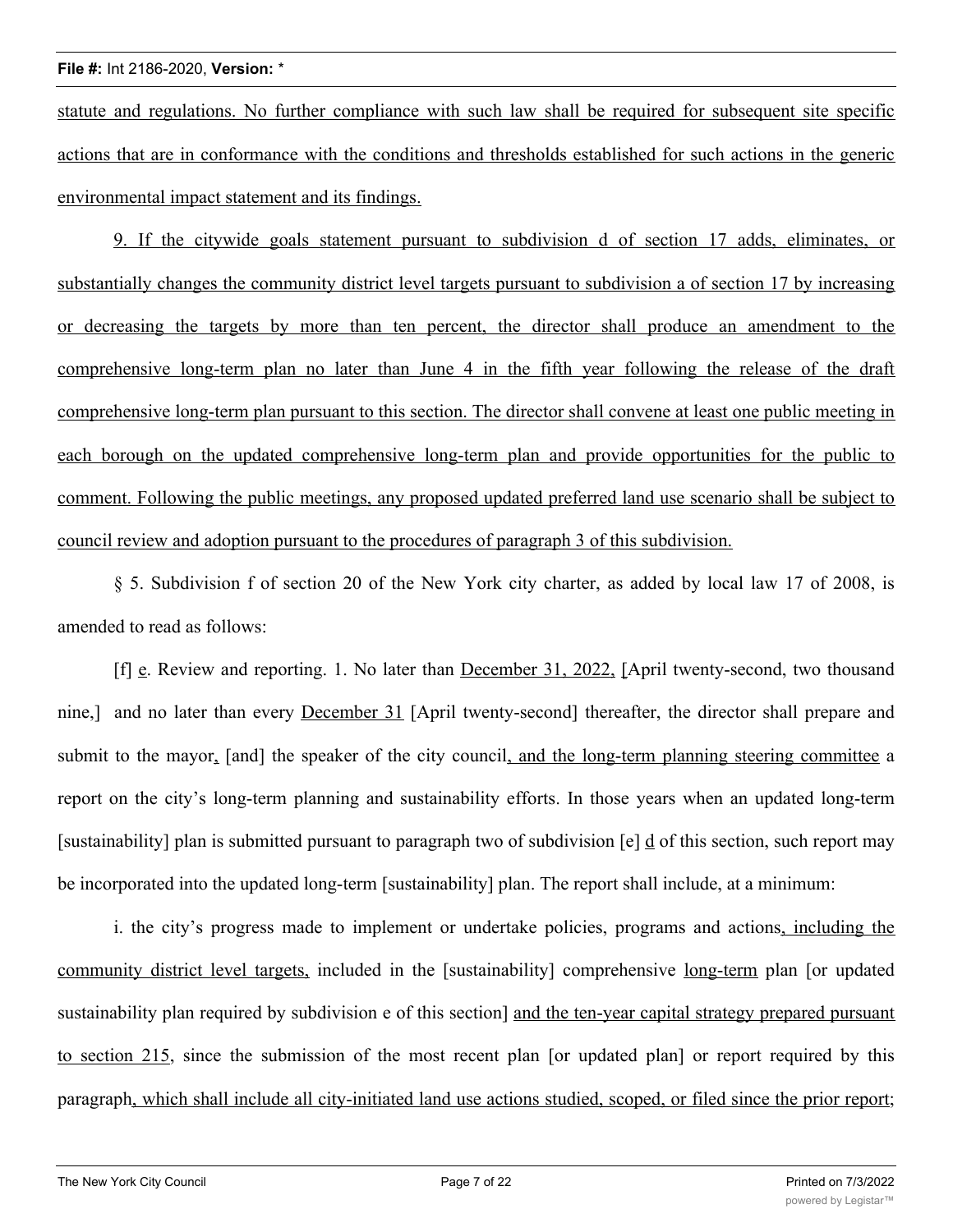and

ii. any revisions to policies, programs or actions in the previous long-term [sustainability] plan, including the reason for such revision.

§ 6. Subdivision g of section 20 of the New York city charter, as added by local law 17 of 2008, is amended to read as follows:

[g] f. [There shall be a sustainability advisory board whose members, including, at a minimum, representatives from environmental, environmental justice, planning, architecture, engineering, coastal protection, construction, critical infrastructure, labor, business and academic sectors, shall be appointed by the mayor. The advisory board shall also include the speaker of the city council or a designee and the chairperson of the council committee on environmental protection or a designee. The advisory board shall meet, at a minimum, twice per year and shall provide advice and recommendations to the director regarding the provisions of this section.]

Long-term Planning Steering Committee. 1. There shall be a long-term planning steering committee consisting of thirteen members appointed by the mayor, speaker of the city council, and borough presidents. No later than February 1, 2022, the mayor shall appoint four members to the committee, the speaker of the city council shall appoint four members to the committee, and each borough president shall appoint one member each to the committee. In the event of a vacancy on the committee, a successor shall be chosen in the same manner as the original appointment. The committee shall include individuals who are members of groups historically underrepresented in planning and land use decision-making processes. Each appointed member shall have expertise in one or more of the following areas: planning, transportation, sustainability, resilience, housing, public utilities, social services, and economic development.

2. The steering committee shall: i. establish the citywide targets described by section 17 by majority vote no later than March 1, 2023 and every tenth March 1 thereafter, and as necessary revise no later than July 1 of the corresponding year;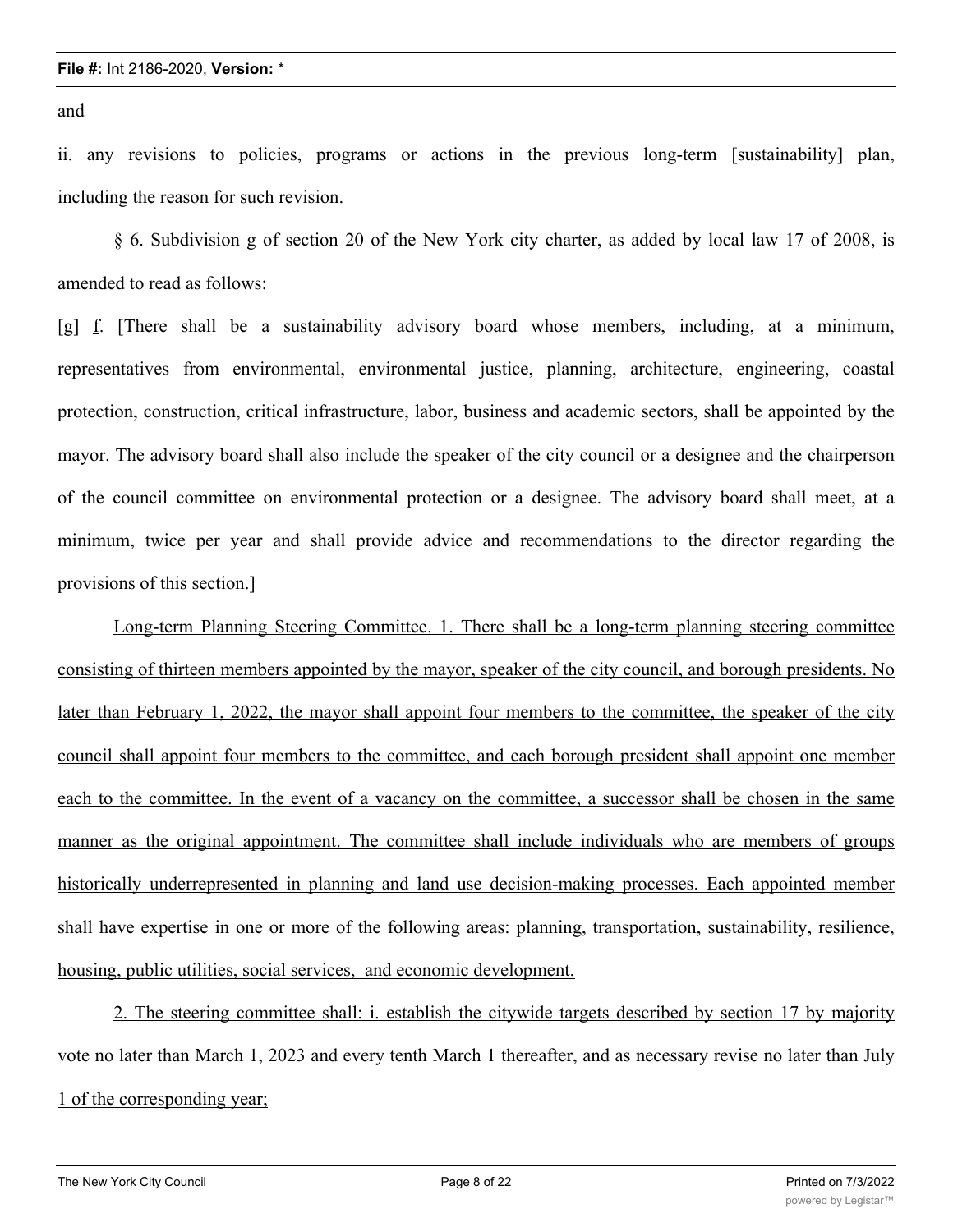ii. meet, at a minimum, twice per year and provide recommendations to the director regarding the provisions of this section;

iii. hold at least one annual hearing on the planning process and implementation of the comprehensive long-term plan;

iv. adopt criteria and methodology for establishing the three potential land use scenarios pursuant to subparagraph vii of subdivision d of section 20, no later than March 1, 2023 and every tenth March 1 thereafter, and as necessary revise no later than July 1 of the corresponding year;

v. adopt the community district level targets for any category within the previously adopted citywide targets, no later than February 1, 2024 and every tenth February 1, 204 thereafter; and

vi. no later than January 31 of each year, issue a report to the mayor and speaker of the city council that describes each meeting held by the committee and any other activities undertaken by the committee for the immediately preceding year.

3. Borough Steering Committees. The long-term planning steering committee shall no later than September 1, 2022 convene borough steering committees to inform the comprehensive long-term planning process and the long-term planning steering committee's obligations under paragraph 2 of this subdivision. In convening borough steering committees, the long-term planning steering committee shall ensure each borough steering committee reflects the diversity of each borough with respect to race, ethnicity, earnings, age, gender, ability, homeownership rates, and immigration status among other factors determined by the long-term planning steering committee. The borough steering committee shall provide recommendations to the comprehensive long-term planning steering committee on the citywide targets and potential land use scenario criteria and methodologies and on the committee's preferred land use planning scenario for each community district. Such recommendations, upon their transmittal to the steering committee, shall be sent to the mayor, speaker, borough presidents, and community boards.

§ 7. Subdivision h of section 20 of the New York city charter, as added by local law 17 of 2008, is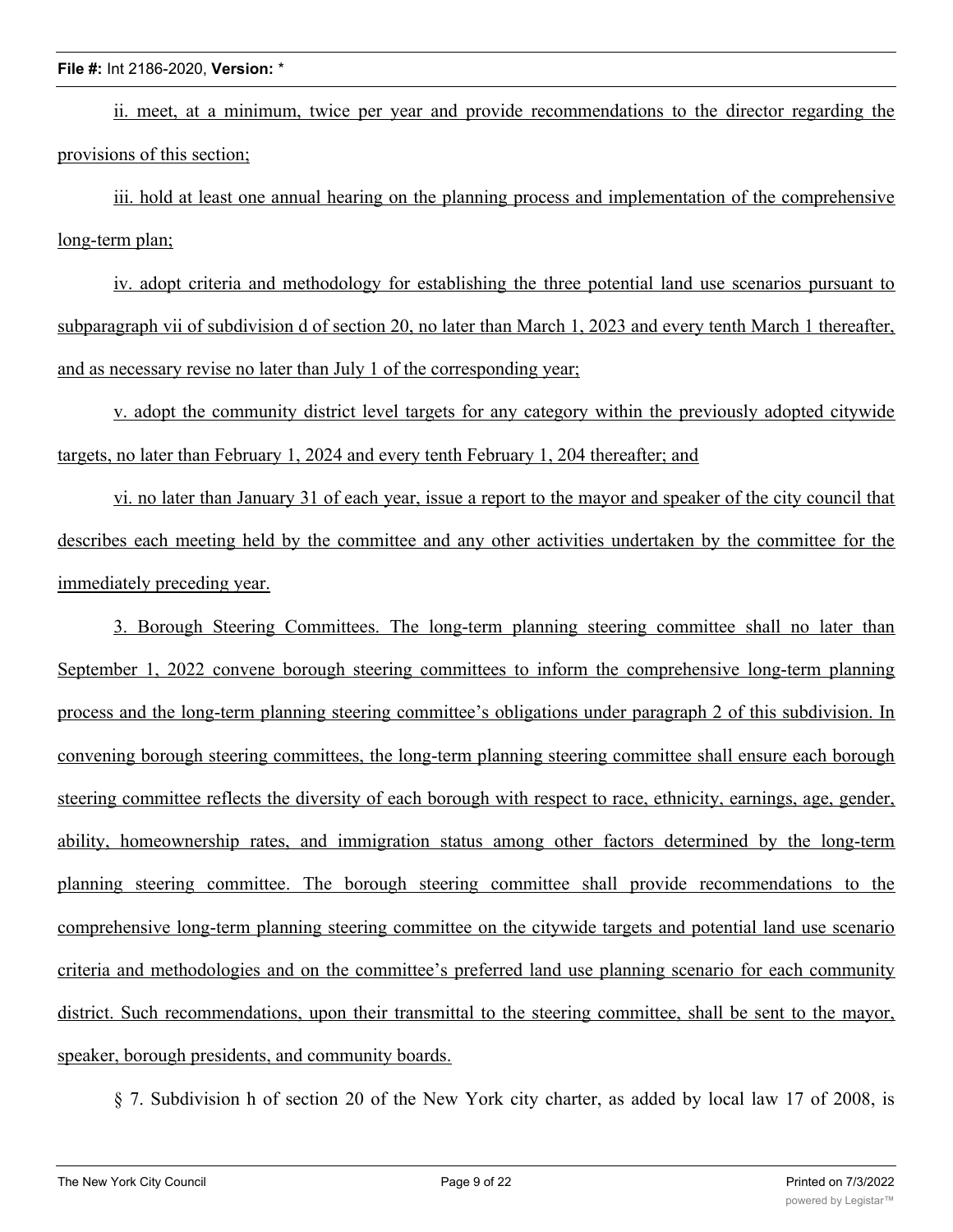amended to read as follows:

[h] g. The director shall post on the city's website, a copy of each [sustainability] comprehensive longterm plan required by subdivision  $[e]$  d of this section, and all reports prepared pursuant to this section, within ten days of their completion.

§ 8. Subdivisions i and j of section 20 of the New York city charter are renumbered h and i, respectively.

§ 9. Section 20 of the New York city charter, as added by local law 17 of 2008, is amended to add subdivision *i* as follows:

j. Conditions of the City report. 1. No later than February 7, 2023, and every five years thereafter, the director shall prepare and submit a report detailing the existing conditions of the city for the purpose of comprehensive long-term planning. No sooner than six months prior to the date established for the release of the report required by this subdivision, the director shall convene at least one public meeting in each borough to solicit feedback on existing conditions and areas of inquiry.

2. Such report shall include: i. a summary of the most significant long-term issues faced by the city as determined by the director and an identification and analysis of comprehensive long-term planning and sustainability issues associated with, but not limited to housing, employment, open space, transportation, education, city facilities and infrastructure, resiliency, energy, climate change, public health, arts and culture, economic development, zoning, and land use;

ii. an analysis of overall changes in demographic, housing, and economic data over the prior 20 years and projections for the subsequent 20 years, including population, race, ethnicity, age, and household family structures; housing market and production data; and changes in employment, the number and size of businesses, and industry sectors, and wages, as available;

iii. an assessment of the city's existing and projected affordable housing needs, with respect to the number and size of units, depth of affordability, and unit habitability, including projected needs for maintenance, repairs, capital improvements, and expiring regulatory tools for the city's existing affordable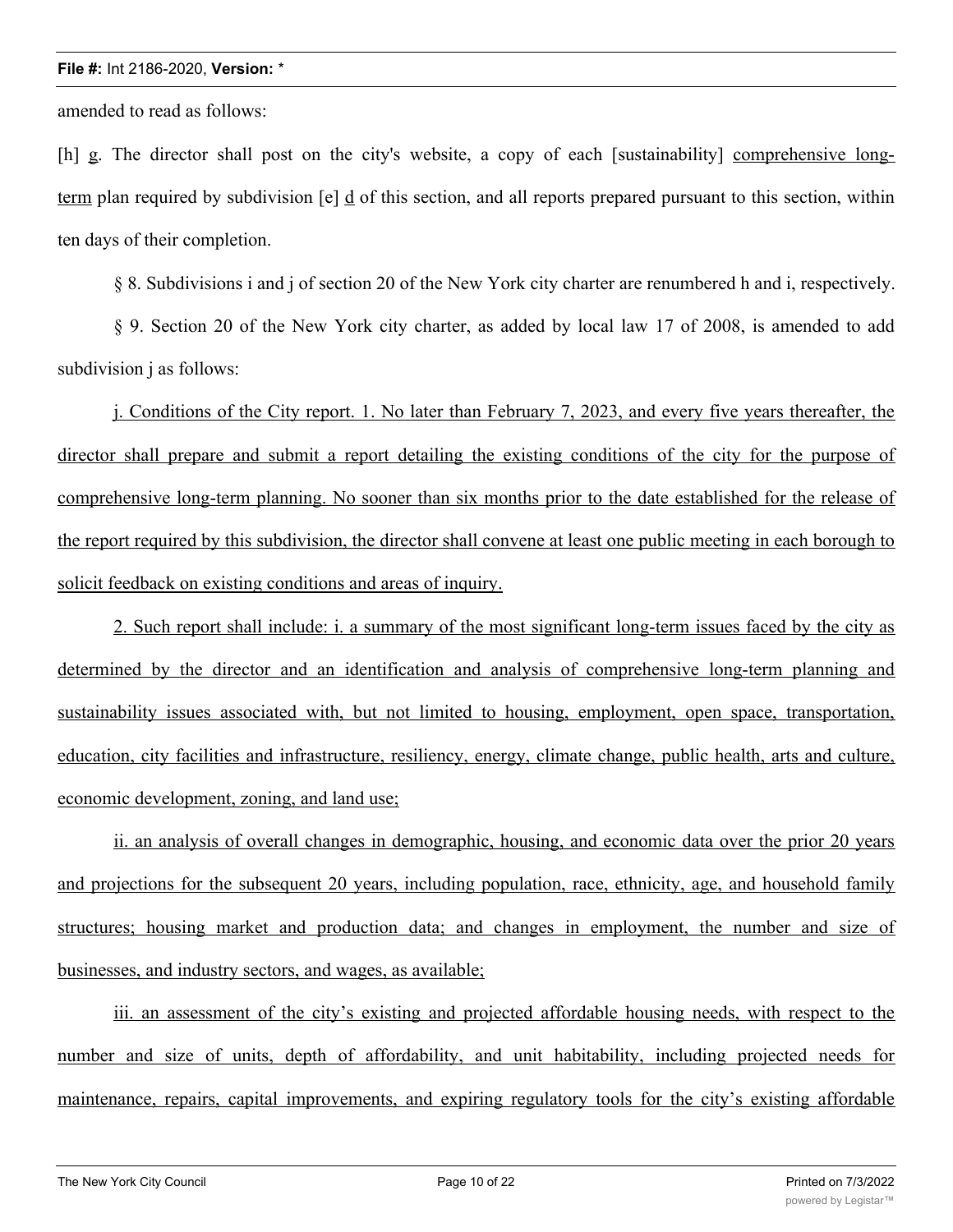housing stock;

iv. a displacement risk index designed to predict areas with populations that are at risk for physical displacement based on indicators of population vulnerability, including but not limited to development potential, construction activity, median rents and rates of rent burden, housing market changes including residential property sales prices and the number and share of rent-stabilized units, eviction rates, employment and wage data, poverty rates, and projected climate change impacts;

v. an access to opportunity index that identifies disparities among populations with respect to social, economic, and physical determinants including but not limited to access and proximity to existing civic infrastructure including schools, libraries, health care centers, child care centers, parks and open space, proximity to public transit; the quality of existing transportation infrastructure including streets and sidewalks; school performance and graduation rates; proximity to employment; and access to healthy food;

vi. an assessment of segregation, including, but not limited to, fair housing and school segregation by race, ethnicity, or income;

vii. a climate change adaptation analysis that identifies short-, medium- and long-term threats to the city, including but not limited to those projections made by the New York city panel on climate change pursuant to paragraph 2 of subdivision 2 of section 3-122 of the administrative code;

viii. an assessment of waterfront resources for the natural waterfront, the public waterfront, the working waterfront, and the developing waterfront;

ix. rankings indicating how saturated each community district is with respect to city facilities and services discussed in section 203;

x. a physical needs assessment that assesses and rates the physical condition and state of repair of the city's capital assets, including, but not limited to, buildings, facilities, infrastructure, systems, or components thereof. Such physical needs assessment shall include a resiliency score for each capital asset calculated in accordance with a resiliency score matrix prepared by the office. Such resiliency score matrix may include but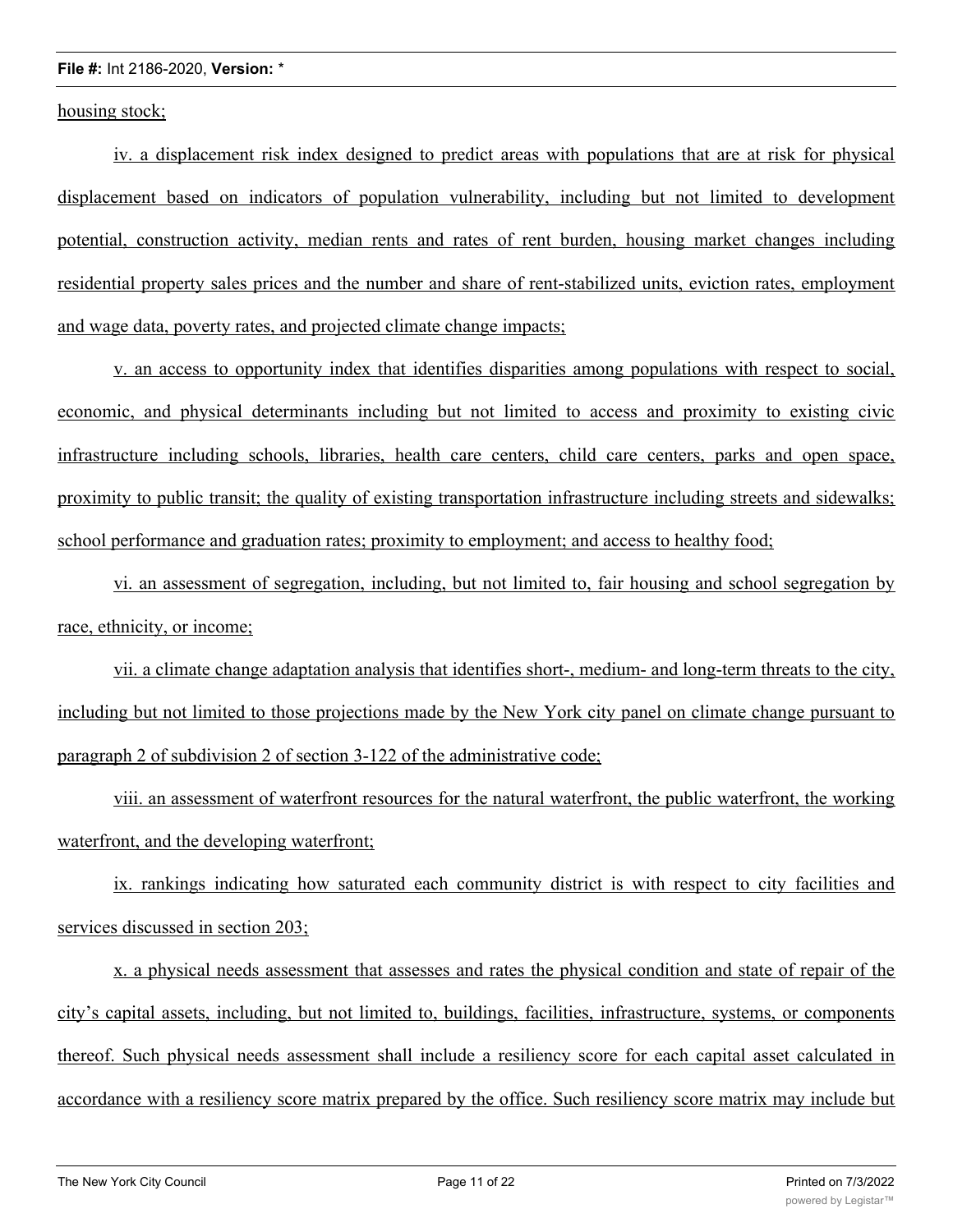need not be limited to features such as elevation to reduce the risk of flooding over the anticipated useful life; flood-proofing of structures or equipment; energy efficiency; energy resilience, including energy storage with or without use of on-site renewable energy generation; and on-site storm water capture and management. Such physical needs assessment shall be prepared or reviewed by professional engineers or architects after a field inspection and shall contain a recommendation of whether to repair, replace or maintain each capital asset or component thereof, or take no action, as well as an assessment of the urgency and purpose of any such recommended action;

xi. an analysis of the five most recent social equity reports on the social economic and environmental health of the city required by section 16 of the Charter including data on the social, economic, and environmental conditions; gender, racial, ethnic and income disparities; and disparities relating to sexual orientation, as well as other disparities as may be identified by such report, which may include national origin, citizenship status, age, and disability status, across the domains of education, health and wellbeing, housing, empowered residents and neighborhoods, economic security and mobility, core infrastructure and the environment, personal and community safety, and diverse and inclusive government;

xii. a summary of the significant plans and studies completed or undertaken by the department of city planning and adopted plans proposed pursuant to section 197-a in the preceding ten years; and

xiii. an analysis of all rezonings adopted no less than 10 years and no greater than 15 years prior to the release of the report required by this subdivision where the (1) amendments to the zoning regulations pertaining to such area were proposed by the city or a local development corporation; (2) the city planning commission approved or approved with modifications such amendments for a matter described in paragraph 3 of subdivision a of section 197-c of the charter; (3) the city planning commission decision was approved or approved with modifications by the council pursuant to section 197-d of the charter and is not subject to further action pursuant to subdivision e or f of such section; or (4) the amendments involved at least 10 blocks of real property in such area or increased permitted floor area by at least one million square feet. Such analysis shall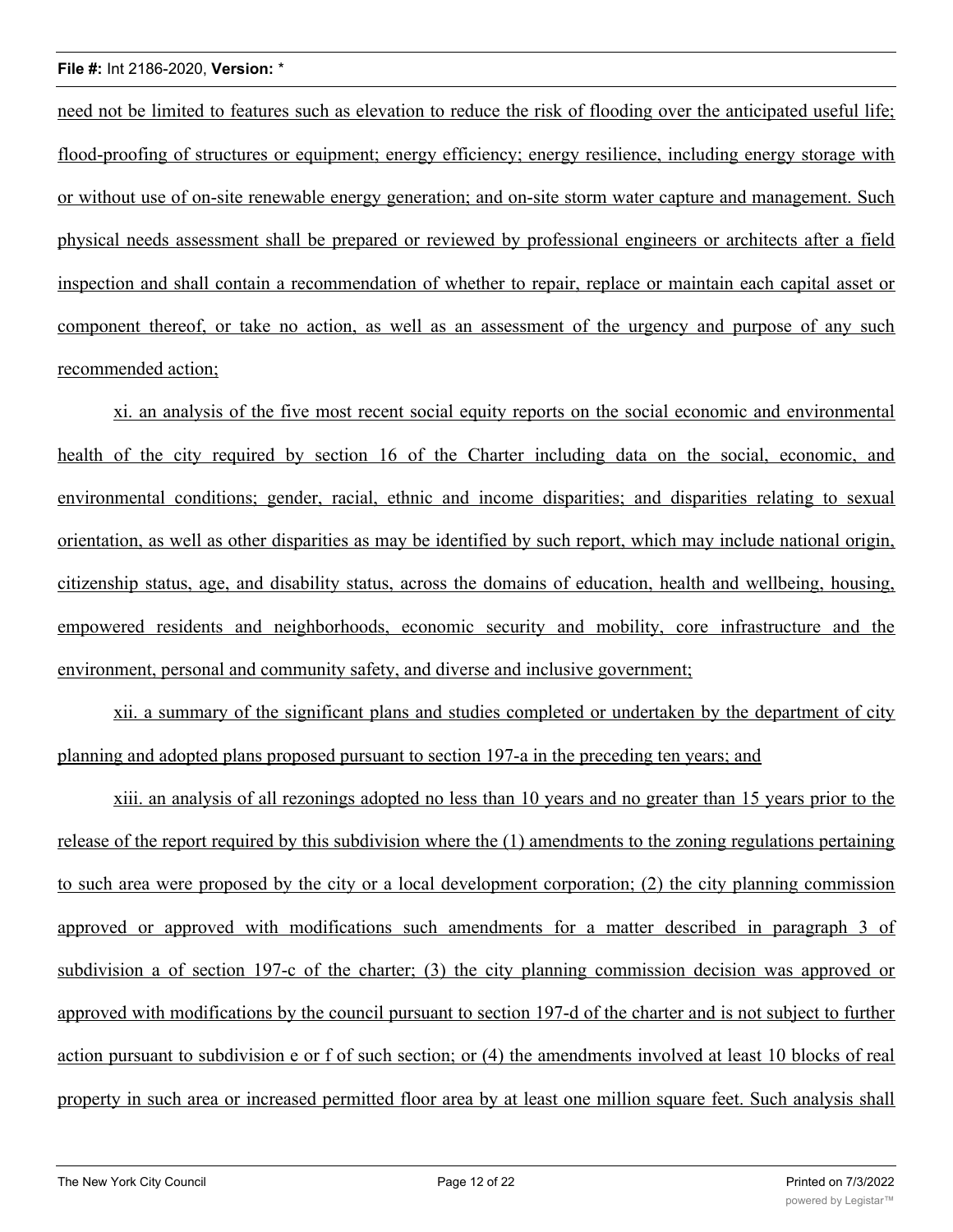review the impacts of such rezonings, including but not limited to changes in land use, production of housing units and affordable housing units, production of commercial and industrial space, median market-rate rent, project area population and key characteristics such as race, ethnicity, median household income, project area businesses, employment, and industry sectors and evaluate these impacts in comparison to the stated policy goals of the project.

§ 10. Subdivision 14 of section 82 of the New York city charter, as amended by a vote of the electors on November 7, 1989, is amended to read as follows:

14. On or before [the first day of] September 1, [nineteen hundred ninety] 2022, and every [four] five years thereafter, prepare a strategic policy statement for the borough and provide copies of such statement to the mayor, council, [and] community boards in the borough, and the director of the office of long-term planning. Such statement shall include: (i) a summary of the most significant long-term issues faced by the borough; (ii) policy goals related to such issues that reduce and eliminate disparities across race, geography and socioeconomic status in access to opportunity and the distribution of resources and development; and (iii) proposed strategies for meeting such goals. In preparing the statement, the borough president shall consult with the community boards in the borough.

§ 11. Subdivision b of section 197-c of the New York city charter, as amended by a vote of the electors on November 7, 1989 is amended to read as follows:

b. The following documents shall be filed with the department of city planning: (1) applications under this section, (2) any amendments thereto that are made prior to approval of such applications pursuant to this chapter, (3) any written information submitted by an applicant for purposes of determining whether an environmental impact statement will be required by law, [and] (4) documents or records intended to define or substantially redefine the overall scope of issues to be addressed in any draft environmental impact statement required by law, and (5) a statement of alignment describing how the application aligns, conflicts, or is not applicable to the comprehensive long-term plan prepared pursuant to subdivision d of section 20. The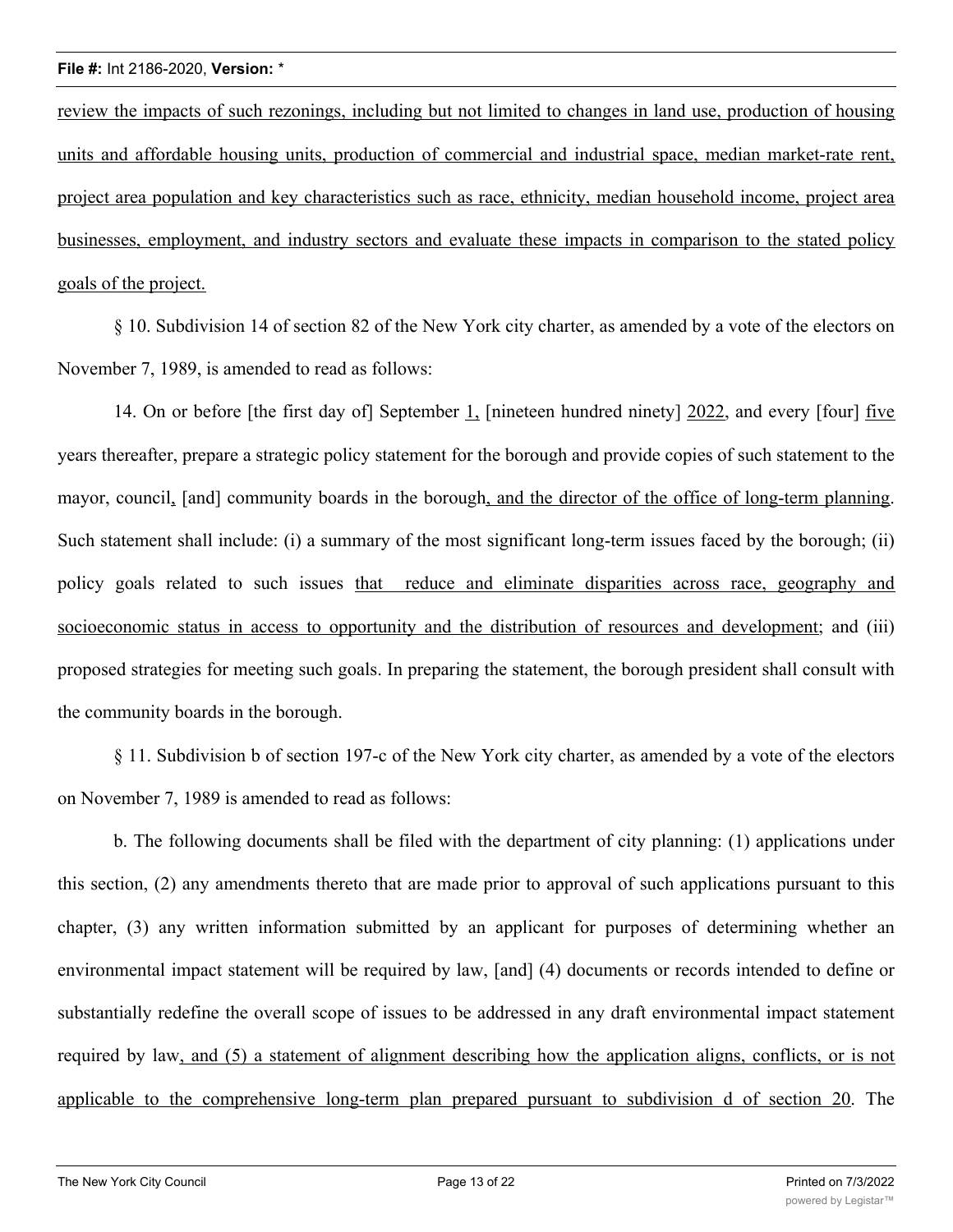department of city planning shall forward a copy of any materials it receives pursuant to this subdivision (whether or not such materials have been certified as complete) within five days to each affected borough president, community board or borough board.

§ 12. Subdivision c of section 197-c of the New York city charter is amended to read as follows:

c. The department of city planning shall be responsible for certifying that applications pursuant to subdivision a of this section are complete and ready to proceed through the uniform land use review procedure provided for in this section. The department shall promulgate rules to determine whether such applications align with the comprehensive long-term plan required by subdivision d of section 20. Upon certification of an application, the department shall give notice of such certification to the council. If an application under this section has not been certified within six months after filing, both the applicant and, if the land use proposed in an application is consistent with the land use policy or strategic policy statement of the affected borough president, the affected borough president shall have the right at any time thereafter to appeal to the city planning commission for certification. The commission shall promptly, but in any event within sixty days of the filing of such an appeal, either certify the application or state in writing what further information is necessary to complete the application. If such an appeal is brought by an affected borough president, the affirmative vote of five members of the commission shall be sufficient to certify the application.

§ 13. Subdivision h of section 197-c of the New York city charter, as amended by a vote of the electors on November 7, 1989, is amended to read as follows:

h. Not later than sixty days after expiration of time allowed for the filing of a recommendation or waiver with the city planning commission by a borough president, the commission shall approve, approve with modifications, or disapprove the application. Any such approval or approval with modifications of the commission shall require the affirmative vote of at least seven of the members, except that the affirmative vote of nine members shall be required to approve or approve with modifications an application pursuant to paragraph five, ten or eleven of subdivision a of this section relating to a new city facility if the affected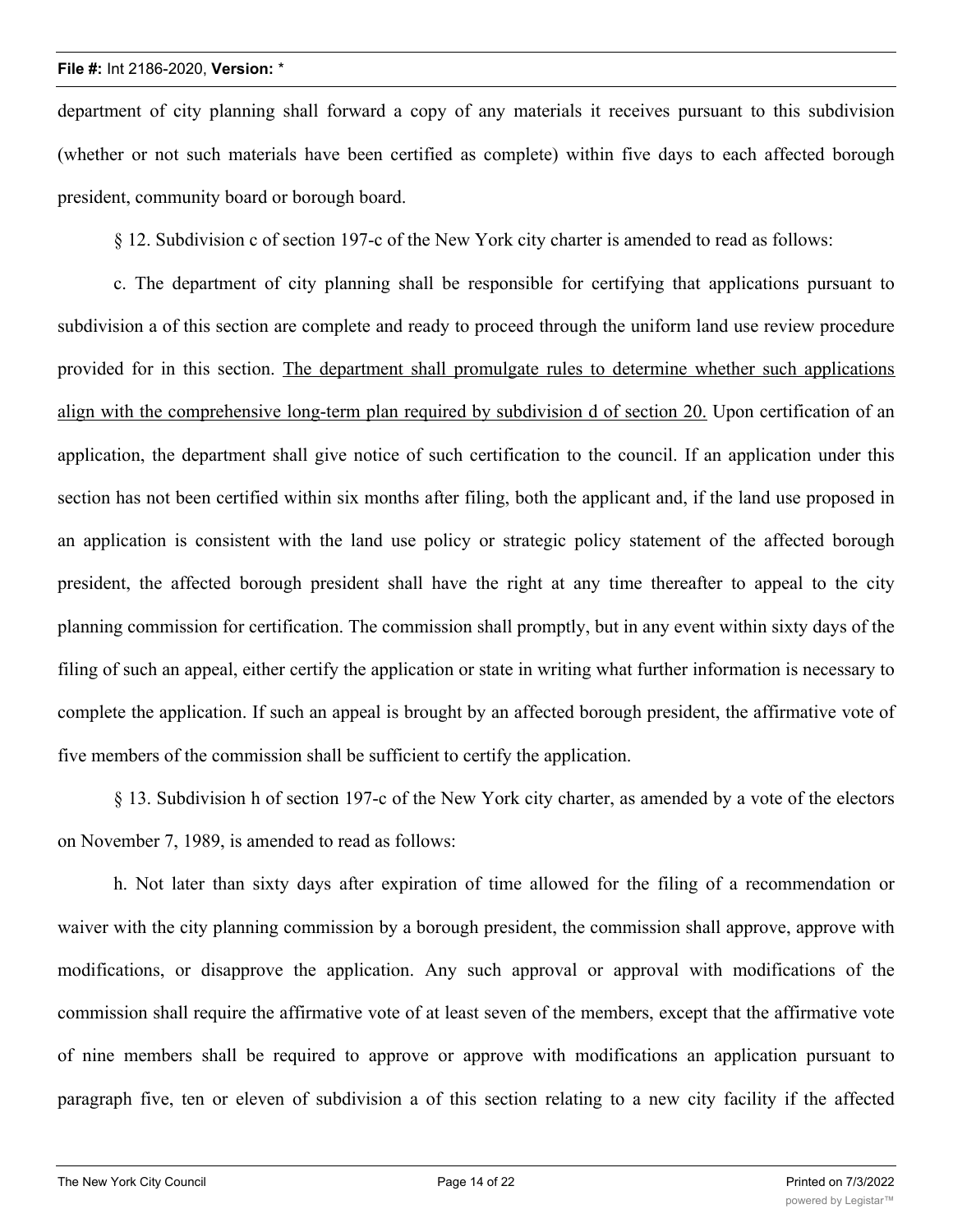borough president recommends against approval of such application pursuant to subdivision g of this section and has proposed an alternative location in the same borough for such new city facility pursuant to subdivision f or g of section two hundred four. The commission shall conduct a public hearing on all applications that are subject to review and approval by the commission pursuant to this section. Prior to taking any action pursuant to this subdivision on a matter involving the siting of a capital project, the sale, lease, exchange or other disposition or acquisition of real property, a request for a proposal or other solicitation for a franchise or a revocable consent, the city planning commission may obtain a report from the office of management and budget or the department of citywide administrative services, as appropriate. Any action of the city planning commission which modifies or disapproves a written recommendation of the community board, borough president or borough board shall be accompanied by a written explanation of its reason for such action. A written explanation of the rationale for such action shall accompany any (i) action of the city planning commission, or (ii) written recommendation of a community board, borough president, or borough board, which approve or modify an application which conflicts with the comprehensive long-term plan prepared pursuant to subdivision d of section 20.

§ 14. Paragraph 1 of subdivision b of section 197-d of the New York city charter is amended to read as follows:

(1) any decision of the city planning commission to approve or approve with modifications a matter described in paragraph three of subdivision a of section one hundred ninety-seven that is deemed to conflict with a land use scenario found in paragraph 7 of subdivision d of section 20, a matter described in paragraph [or] eight of subdivision a of section one hundred ninety-seven-c, a disposition of residential real property (as defined in this paragraph) pursuant to paragraph ten of subdivision a of section one hundred ninety-seven-c (except for dispositions to companies that have been organized exclusively to develop housing projects for persons of low income), a plan pursuant to section one hundred ninety-seven-a that is deemed to conflict with a land use scenario found in paragraph 7 of subdivision d of section 20, or a change in the text of the zoning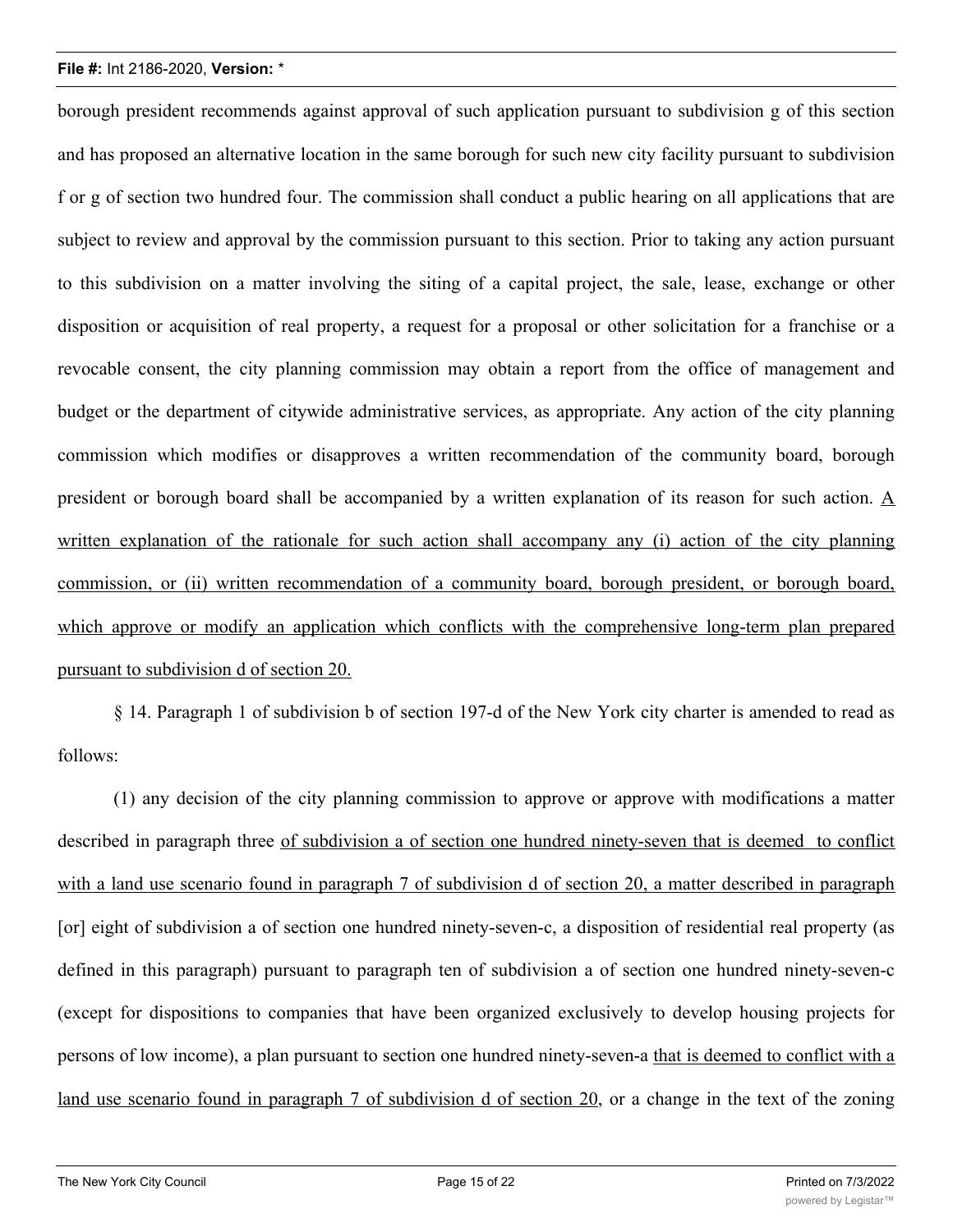resolution pursuant to sections two hundred or two hundred one that is deemed to conflict with a land use scenario found in paragraph 7 of subdivision d of section 20. For purposes of this section, residential real property shall mean real property improved by structures, whether or not occupied, built for or converted to a use which is primarily residential, but shall not include property subsequently converted to non-residential use;

§ 15. Section 205 of the New York city charter is REPEALED.

§ 16. Subdivisions b and c of section 215 of the New York city charter, as added by a vote of the electors on November 7, 1989, is amended to read as follows:

a. The ten-year capital strategy shall be issued by the mayor pursuant to section two hundred forty-eight after [(i)] 1. submission of a preliminary strategy by the department of city planning and the office of management and budget pursuant to section two hundred twenty-eight, and [(ii)] 2. submission of a report on the preliminary strategy by the city planning commission following a public hearing, pursuant to section two hundred thirty-four.

b. Contents of ten-year capital strategy*.* Each ten-year capital strategy shall include:

 $[(1)]$  1. A section detailing the cost to maintain existing city infrastructure and public buildings in a state of good repair so as to preserve structural integrity and prevent deterioration. This section shall include a cost estimate for every action recommended in the physical needs assessment required by subdivision j of section 20, and shall be prepared or reviewed by the professional engineers or architects who prepared or reviewed the physical needs assessment or by professional engineers or architects registered in the state of New York and employed by the office of management and budget or the agencies involved. The cost estimates shall be organized by agency and completed without regard to whether funds are available at the time the ten-year capital strategy is completed to do the work projected by the physical needs assessment;

2. [a] A narrative describing the strategy for the construction and development of [the] new city['s] capital facilities and infrastructure for the ensuing ten fiscal years; the factors underlying such strategy including goals, policies, constraints and assumptions and the criteria for assessment of capital needs and how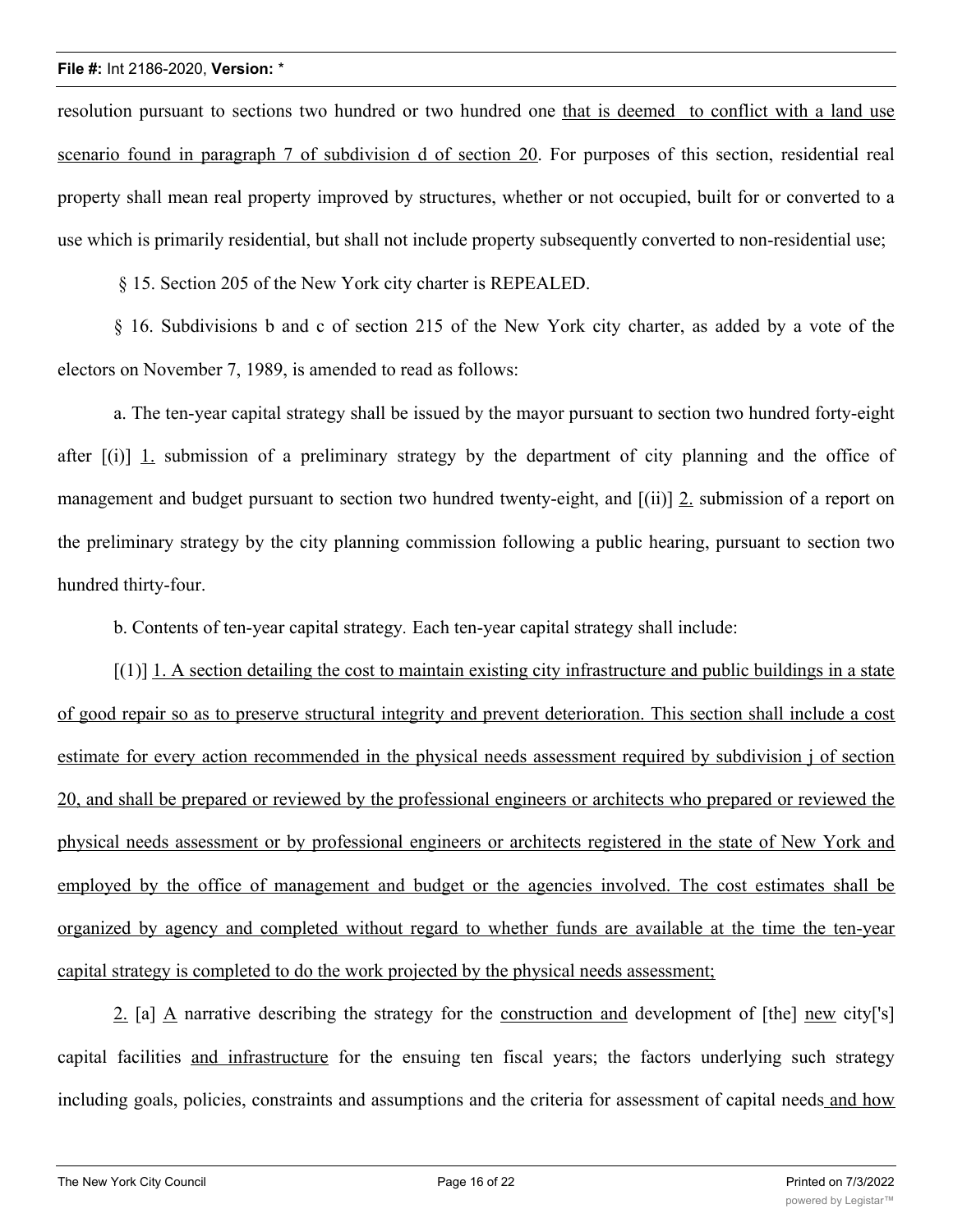those factors align with each goal or citywide budget priority set forth in the comprehensive long-term plan prepared pursuant to subdivision d of section 20 or any new goals or budget priorities set forth in the amendment to the draft comprehensive long-term plan; the anticipated sources of financing for such strategy; and the implications of the strategy, including possible economic, social and environmental effects. This section shall include tables presenting the capital commitments that would need to be made during each of the ensuing ten fiscal years, by program category and agency, to complete the projects proposed therein, regardless of whether such funds will actually be available or committed in the applicable build years; and

[(2) tables presenting the capital commitments estimated to be made during each of the ensuing ten fiscal years, by program category and agency. Where relevant the anticipated sources of financing for particular categories and projects shall be specified; and]

[(3)] 3. a map or maps which illustrate major components of the strategy as relevant.

c. Any project included in the ten-year capital strategy which addresses a goal or budget priority identified in the comprehensive long-term plan required by subdivision d of section 20 or that fulfill the capital investment needs of each community district as set forth in subdivision d of section 20, shall be so identified in the ten-year capital strategy.

[c] d. In the preparation of the preliminary ten-year capital strategy, the department of city planning and office of management and budget shall consider  $[(i)]$  1. the citywide goals statement and the strategic policy statements of [the mayor and] the borough presidents [pursuant to section seventeen, (ii)] 2. relevant citywide, borough and community plans adopted pursuant to section one hundred ninety seven-a, 3. the physical needs assessment, and [(iii)] 4. the reports pursuant to section two hundred fifty-seven comparing the most recent tenyear capital strategy with the capital budgets and programs adopted for the current and previous fiscal years.

§ 17. Subdivision d of section 219 of the New York city charter, as renumbered and amended by a vote of the electors on November 7, 1989, is amended to read as follows:

d. The mayor shall require each agency to prepare and submit periodic reports in regard to the progress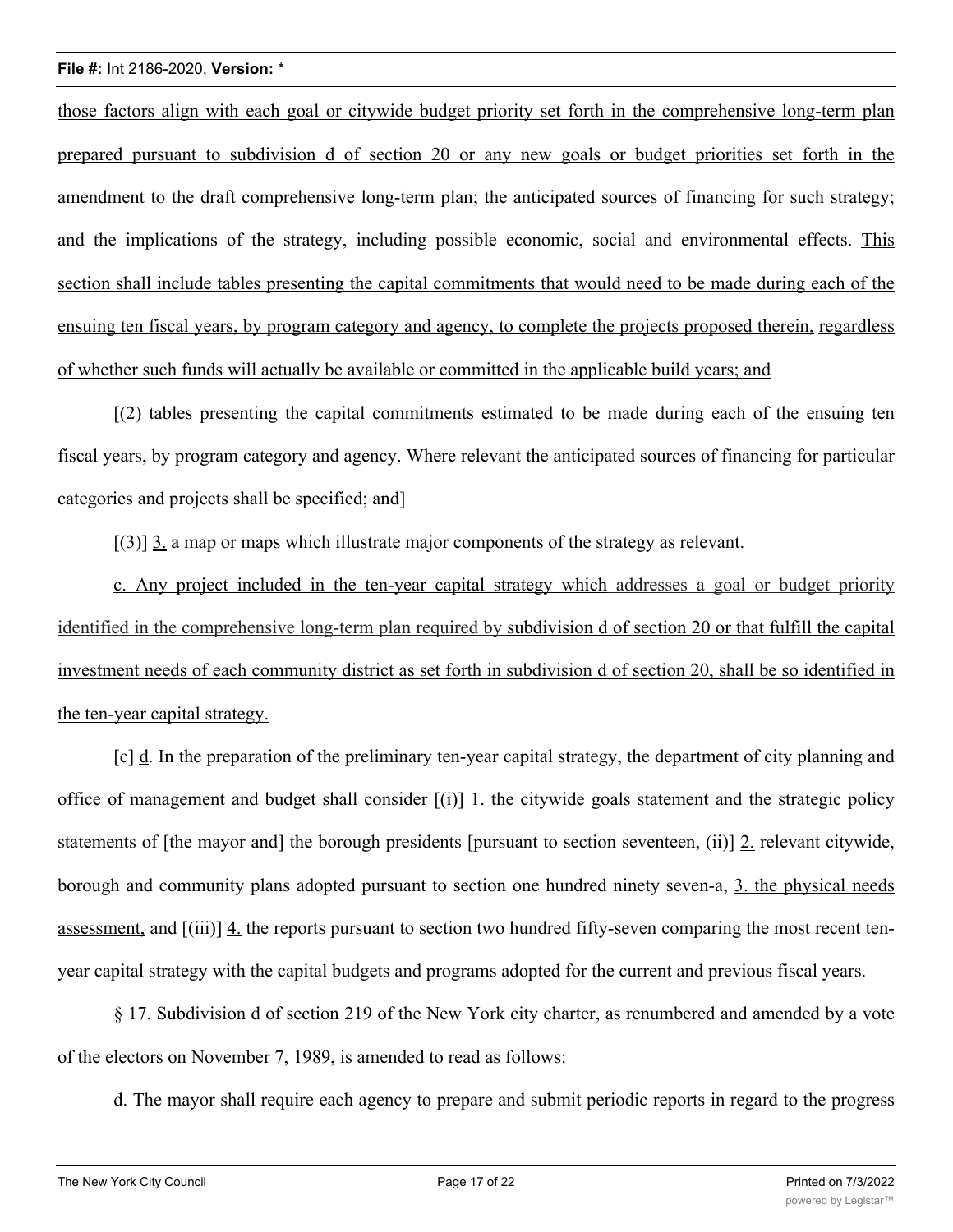of its capital projects and projected capital projects for the succeeding ten fiscal years, including schedules and clear explanations of any delays for particular projects and summary information on each agency's record on such matters. If such proposed, added, or projected project was not previously anticipated by the physical needs assessment or ten-year capital strategy, the agency shall provide an assessment of the necessary addition or deviation. Such reports shall be published at least three times each year: no later than 120 days after the adoption of the capital budget; no later than 30 days after submission of the preliminary capital budget; and no later than 30 days after submission of the executive capital budget. Copies of such reports shall be transmitted by the mayor to the council, the city planning commission, the community boards, the borough boards and borough presidents, and posted online on the website of the office of management and budget in a machinereadable format. Such reports shall include, for each project, the dates set in the adopted capital budget for the completion of scope, design, and construction and any changes in such dates.

§ 18. Section 228 of the New York city charter, as added by a vote of the electors on November 7, 1989, is amended to read as follows:

§ 228 Draft ten-year capital strategy. Not later than the first day of November [in each even-numbered year] 2024 and every five years thereafter, the director of management and budget and the director of city planning shall jointly submit to the mayor, the council, the borough presidents and the city planning commission a draft ten-year capital strategy prepared in accordance with the provisions of section two hundred fifteen.

§ 19. Subdivision a of section 230 of the New York city charter, as added by a vote of the electors on November 7, 1989, is amended to read as follows:

a. Not later than thirty days prior to the date set by the mayor in accordance with section two hundred thirty-one for the submission of departmental estimates, each community board shall submit to the mayor and the appropriate borough president a statement of its expense budget priorities and a statement of its capital budget priorities for the ensuing fiscal year, in such form and containing such information as the mayor shall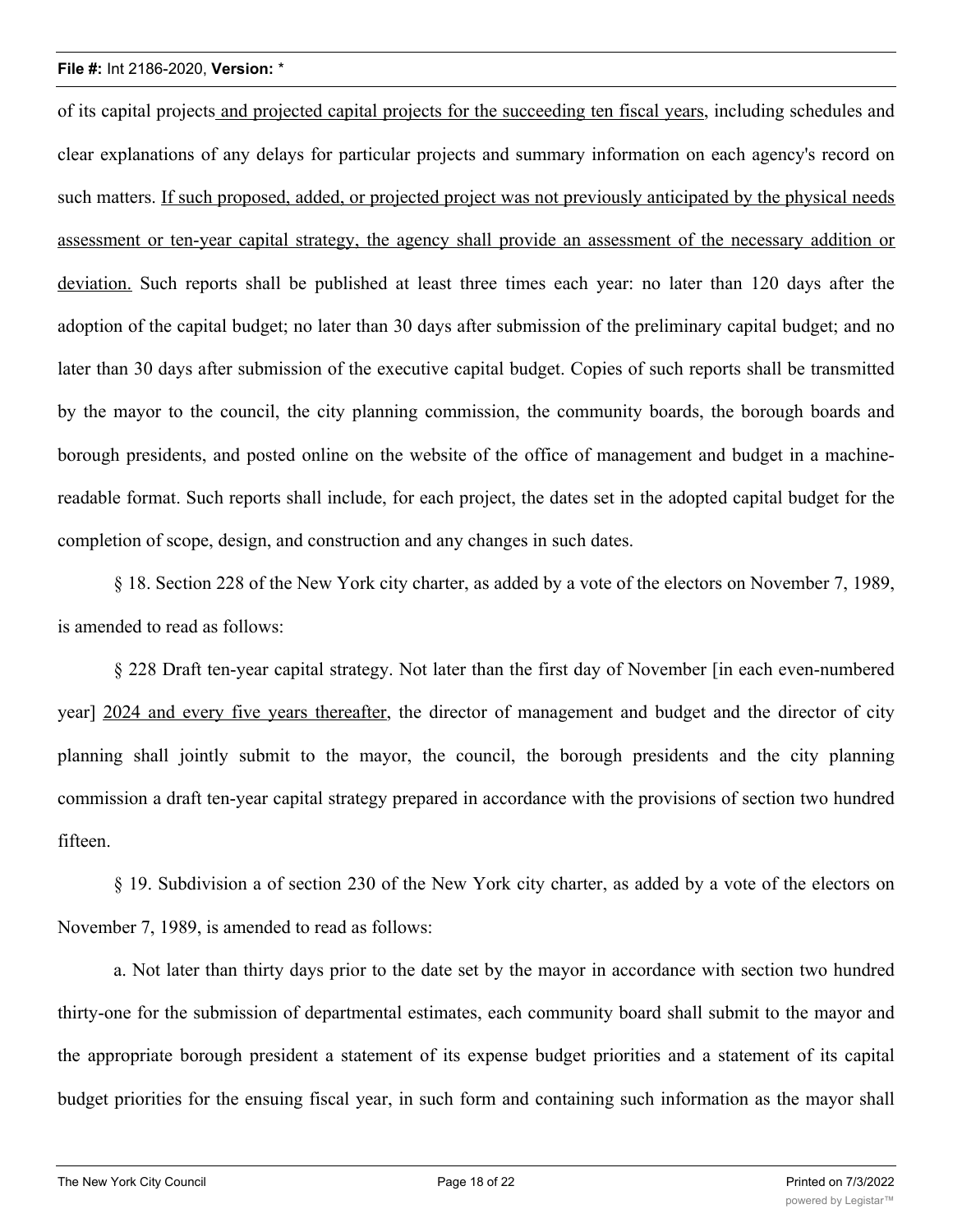prescribe. The form prescribed by the mayor shall include (i) a method by which continuing support may be expressed by a community board for existing programs and capital projects; [and] (ii) reasonable limitations on the total number of expense and capital budget priorities which a community board may propose; and (iii) a requirement that the community board identify whether each such expense and capital budget priority was included in the most recent statement of community district needs required by paragraph 10 of subdivision d of section 2800 and the reason for identification of any new needs or reprioritization. The mayor shall provide each community board with reasonable notice of the date set for the submission of such priorities. The mayor shall ensure that representatives of each agency that delivers local services, or is responsible for capital projects, within any community district shall be available for consultation with the community board for such community district in the preparation of its statement of budget priorities.

§ 20. Section 234 of the New York city charter, as added by a vote of the electors on November 7, 1989, is amended to read as follows:

Not later than the sixteenth day of January [in each odd numbered year] 2025 and every five years thereafter, the city planning commission shall submit to the mayor, the borough presidents and the council a report containing its comments on the draft ten-year capital strategy submitted in accordance with section two hundred twenty-eight of this chapter, including such recommendations as it deems appropriate. The city planning commission, in the preparation of such report, shall, upon adequate public notice, hold a public hearing at which interested organizations and individuals may express their opinions regarding the draft tenyear capital strategy.

§ 21. Section 248 of the New York city charter, as added by a vote of the electors on November 7, 1989, is amended to read as follows:

Not later than the twenty-sixth day of April [in each odd-numbered year] 2025 and every five years thereafter, the mayor shall issue and publish a ten-year capital strategy, prepared in accordance with the provisions of section two hundred fifteen of this chapter.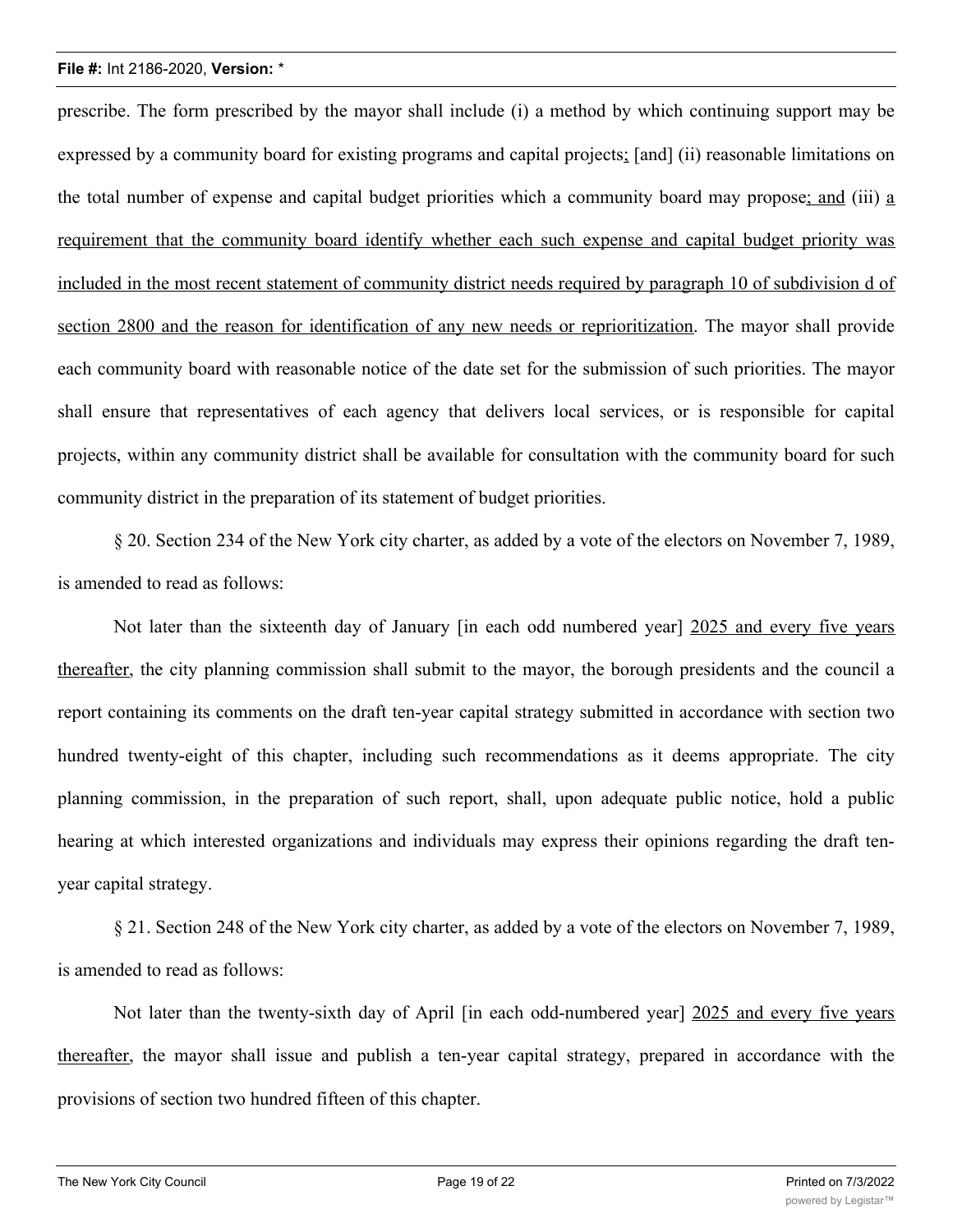§ 22. Subdivision f of section 1110-a of the New York city charter, as amended by a vote of the electors on November 7, 1989, is amended to read as follows:

f. Not later than the first day of October of each year, commencing in nineteen hundred ninety and ending in 2022, the mayor shall transmit to the council estimates for the ensuing fiscal year and for each of the three succeeding fiscal years of the amounts, by agency and project type and, within project type, by personal services and other-than-personal services, necessary to maintain all major portions of the capital, consistent with the maintenance schedules on file with the mayor pursuant to subdivision e of this section. Such estimates shall be prepared or reviewed by the professional engineers or architects who prepared or reviewed such maintenance schedules or by professional engineers or architects registered in the State of New York and employed by the office of management and budget or the agencies involved. Such architects or engineers shall set forth in writing (1) their opinions as to the reasonableness of such estimates and whether such estimates have been logically derived from such maintenance schedules and (2) their recommendations, if any, for changes in such estimates. Such opinions and recommendations shall be centrally stored and accessible to any interested party.

§ 23. Section 1110-a of the New York city charter, as amended by a vote of the electors on November 7, 1989, is amended to add a new subdivision h to read as follows:

h. Not later than the first day of October 2023, and not later than October 1 of each year thereafter, the mayor shall transmit to the council and post online in machine-readable format, an updated recommendation of whether to repair, replace or maintain each capital asset or component thereof, or take no action for every item deemed to be in poor condition or to require urgent maintenance or replacement pursuant to the physical needs assessment mandated by subdivision j of section 20. Such recommendation shall be accompanied by a cost estimate for the work projected by the recommended action. Such recommendations and estimates shall be prepared in the same manner as the recommendations contained in the physical needs assessment and the estimates contained in ten-year capital strategy pursuant to paragraph 1 of subdivision b of section 215.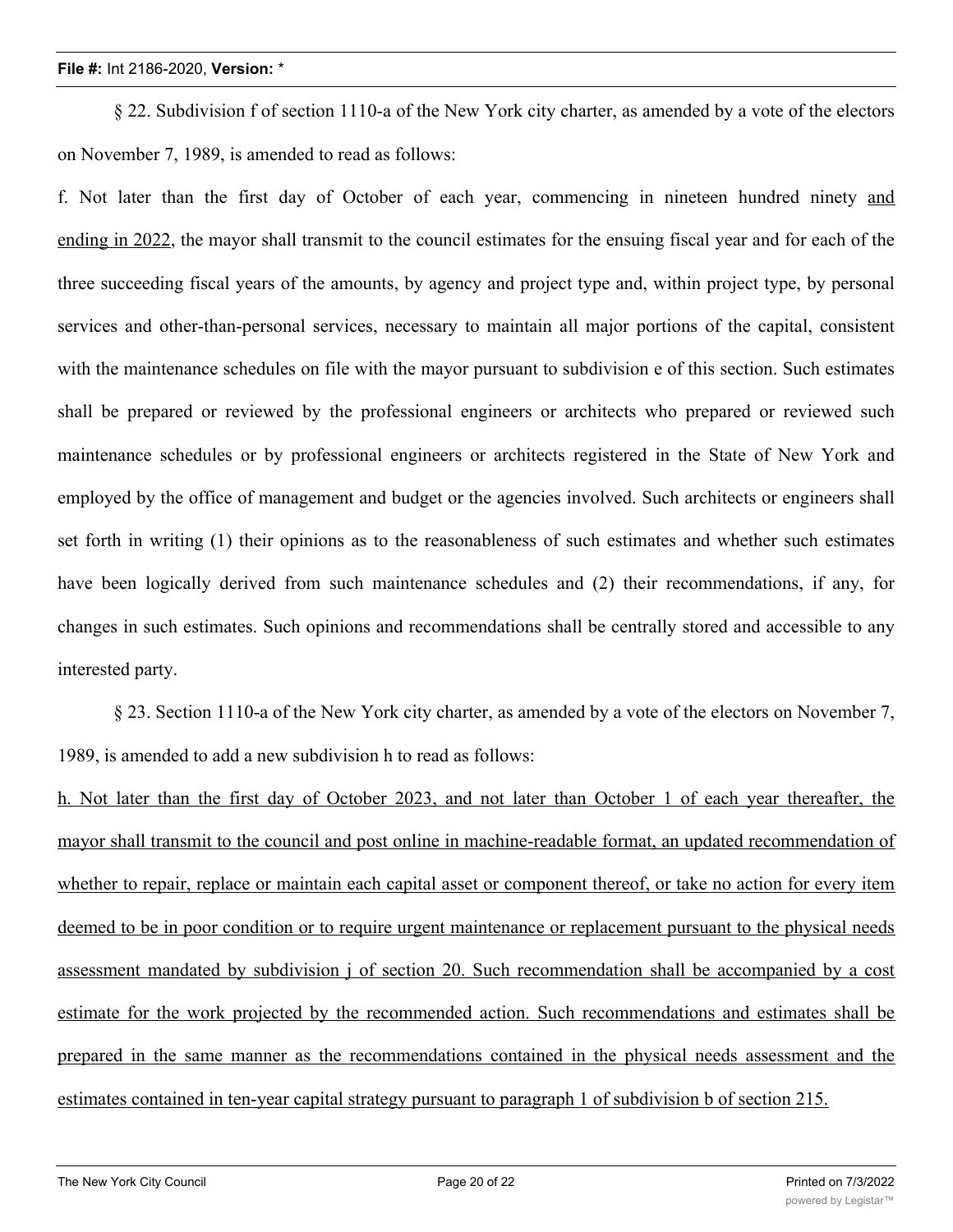§ 24. Paragraph 10 of subdivision d of section 2800 of the New York city charter, as amended by a vote of the electors on November 7, 1989, is amended to read as follows:

(10) Prepare and submit to the mayor, [on or before a date established by the mayor] no later than September 15, 2022 and every two years thereafter, [an annual] a statement of community district needs in a form and containing such information as the mayor shall prescribe. The form prescribed by the mayor shall include: [including] a brief description of the district, the board's assessment of its current and probable future needs, [and] its recommendations for programs, projects, or activities to meet those needs, and a standardized qualitative and quantitative survey, including, but not limited to, ranked expense and capital budget priorities.

§ 25. Subdivision b of section 668 of the New York city charter, as amended by local law number 83 for the year 2017, is amended to read as follows:

b. The recommendation of a community board or borough board pursuant to subdivision a of this section shall be filed with the board of standards and appeals and a copy sent to the city planning commission. The board of standards and appeals shall conduct a public hearing and act on the proposed application. A decision of the board shall indicate whether each of the specific requirements of the zoning resolution for the granting of variances has been met and shall include findings of fact with regard to each such requirement. When the board of standards and appeals grants or denies an application for a variance or special permit, the board shall respond, as applicable, to any relevant recommendation included in the comprehensive long-term plan required by subdividion d of section 20 or filed with such board by a community board or borough board regarding such application. Inadvertent failure to comply with the preceding sentence shall not result in the invalidation of any board decision.

§ 26. Section 5 of the New York city charter, as amended by a vote of the electors on November 7, 1989, is amended to read as follows:

§ 5. Annual statement to the council. The mayor shall communicate to the council at least once in each year a statement of the finances, government and affairs of the city with a summary statement of the activities